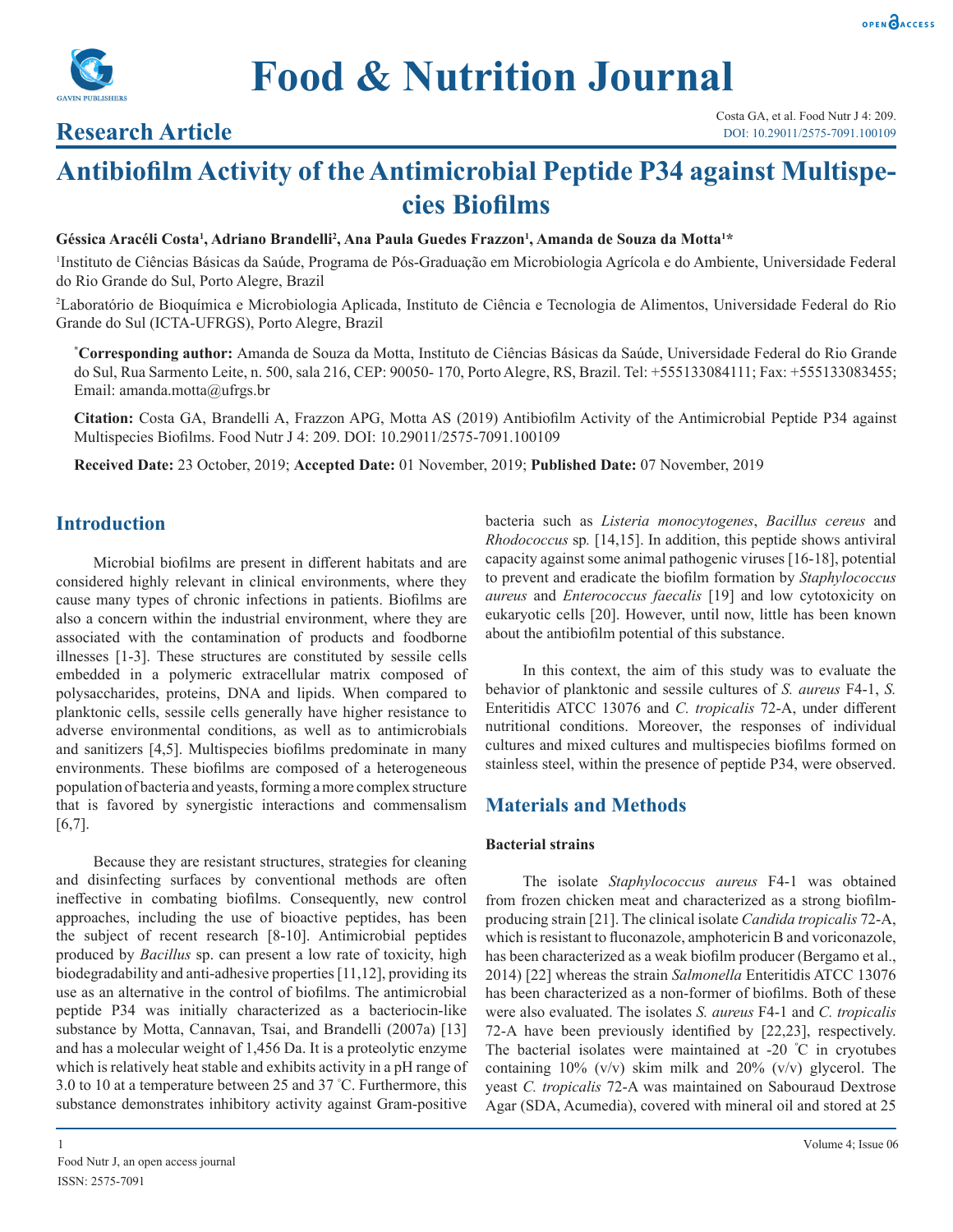º C. The cultures were grown in Brain Heart Infusion agar (BHI, Himedia) at 37 <sup>º</sup> C for 24 h to obtain pure colonies before use.

#### **Production and partial purification of peptide P34**

For the production of peptide P34, *Bacillus* sp. P34 was grown in 100 ml BHI medium at 30 <sup>º</sup> C in a rotary shaker at 180 rpm. After cultivation for 24 h, the cells were harvested by at 10,000 *g*  for 15 min at 4 º C. The filtrate was precipitated with ammonium sulfate at 20% (w/v centrifugation) saturation, and then dissolved in 10 mM phosphate buffer pH 7.0. This solution was purified by gel filtration chromatography using a Sephadex G-100 column [13]. The antimicrobial activity titre was determined by the serial twofold dilution method previously described by Mayr-Harting, Hedjes, and Berkeley (1972) [24]. Activity was defined as the reciprocal of the last serial dilution giving an inhibition zone and expressed as Activity Units (AU) per milliliter. The AU/ml was determined against *Listeria monocytogenes* ATCC 7644 as the indicator strain. The fractions showing antimicrobial activity were pooled, sterilized through a 0.22 μm filter (Millipore, Bedford, USA) and frozen stored.

#### **Antimicrobial activity of peptide P34 against planktonic cells**

Antimicrobial activity was determined essentially as described by Motta and Brandelli (2002) [25]. An aliquot of 20 μl of peptide P34 (1600 AU) was applied onto BHI agar plates previously inoculated with a swab submerged in suspensions of *S. aureus* F4-1, *C. tropicalis* 72-A or *S*. Enteritidis ATCC 13076, which corresponded to a 0.5 McFarland turbidity standard solution. The strain *L. monocytogenes* ATCC 7644 was used as a control. Plates were incubated at the optimal growth temperature of the test organisms and inhibitory zones were measured after 24 h.

#### **Evaluation of antimicrobial activity of peptide P34 on the growth of individual cultures and mixed culture**

For the evaluation of peptide P34 against individual cultures of *S. aureus* F4-1, *C. tropicalis* 72-A and *S.* Enteritidis ATCC 13076, a standard concentration of 103 CFU/ml (Colony-Forming Units) of each isolate was inoculated in 50 ml of BHI broth. After 3 h incubation at 37 <sup>º</sup> C and 120 rpm, 5 ml of either 10 mM phosphate buffer pH 7.0 or 1600 AU/ml-1 of peptide P34 were added to the control and treated samples respectively. Aliquots of 100 μl were collected at 0 h, 8 h and 24 h of treatment to perform an evaluation of viable cell counts.

The mixed culture assay was performed by the inoculation of a standardized concentration of 10<sup>°</sup> CFU/ml of each isolate in BHI broth (BHI, Himedia). Equal amounts of each strain were added to the assay tube, which was incubated for 3 h at 37 <sup>º</sup> C and 120 rpm. After incubation, the procedures were performed as described above. For the counting of individual microbial species, aliquots from each treatment were inoculated into selective media: Mannitol Salt Agar for *S. aureus* F4-1, MacConkey Agar for *S.*  Enteritidis ATCC 13076, and Sabouraud Dextrose Agar containing 1% chloramphenicol for *C. tropicalis* 72-A. The incubation was carried out at 37 º C for 24 h, for subsequent determination of the CFU/ml, according to the protocol established by Milles, Misra, and Irwin (1938) [26]. The assays were performed in duplicate and the results were expressed as log CFU/ml.

#### **Evaluation of antibiofilm activity of the peptide P34 on the multispecies biofilm formed on stainless steel**

The ability of the peptide P34 to prevent biofilm formation was evaluated on AISI 304 stainless steel probes (2 x 2 cm). The probes were previously prepared by soaking in neutral detergent at 0.3% for 60 min and subsequently immersing them in acetone, flushing with distilled water and spraying them with  $70\%$  (v/v) ethanol for disinfection. After this sanitization process, the probes were subjected to drying for 2 h at 60 °C and autoclaved at 121°C for 15 min [27]. The control probe was submerged in sterile water for 4 h while the treated probe was submerged in the solution containing 1600 AU/ml of the peptide P34 for the same period. After this pretreatment, the probes were immersed in 20 ml of TSB (Himedia) containing 1% glucose which was previously inoculated with *S. aureus* F4-1, *S.* Enteritidis ATCC 13076 and *C. tropicalis*  72-A, at a concentration of  $10^8$  CFU/ml each. The samples were incubated at 37 º C for 24 h at 180 rpm in a rotary shaker.

#### **Scanning Electron Microscopy (SEM)**

The stainless steel AISI 304 surfaces, which were used for the development of multispecies biofilms, were fixed with  $3\%$  (v/v) glutaraldehyde in 0.2 M phosphate buffer pH 7.2 for 8 days. After this process, the probes were washed three times with the same buffer and dehydrated using an acetone gradient from a  $30\%$  (v/v) to 100% concentration. The probes were processed in a critical point dryer (Balzers CPD030; Bal-Tec, Balzers, Liechtenstein) and then gold and platinum particles were deposited on the samples. The visualization was performed using a Scanning Electron Microscope JSM6060 (JEOL, Tokyo, Japan).

#### **Statistical analysis**

All experiments were performed at least in duplicates and standard deviations from the mean values were calculated. The effect of peptide P34 on biofilm formation was analyzed using Parametric Analysis by Statistica 10.0 software (Statsoft, Tulsa, OK, USA). Values were considered significantly different from each other at *P*<0.05.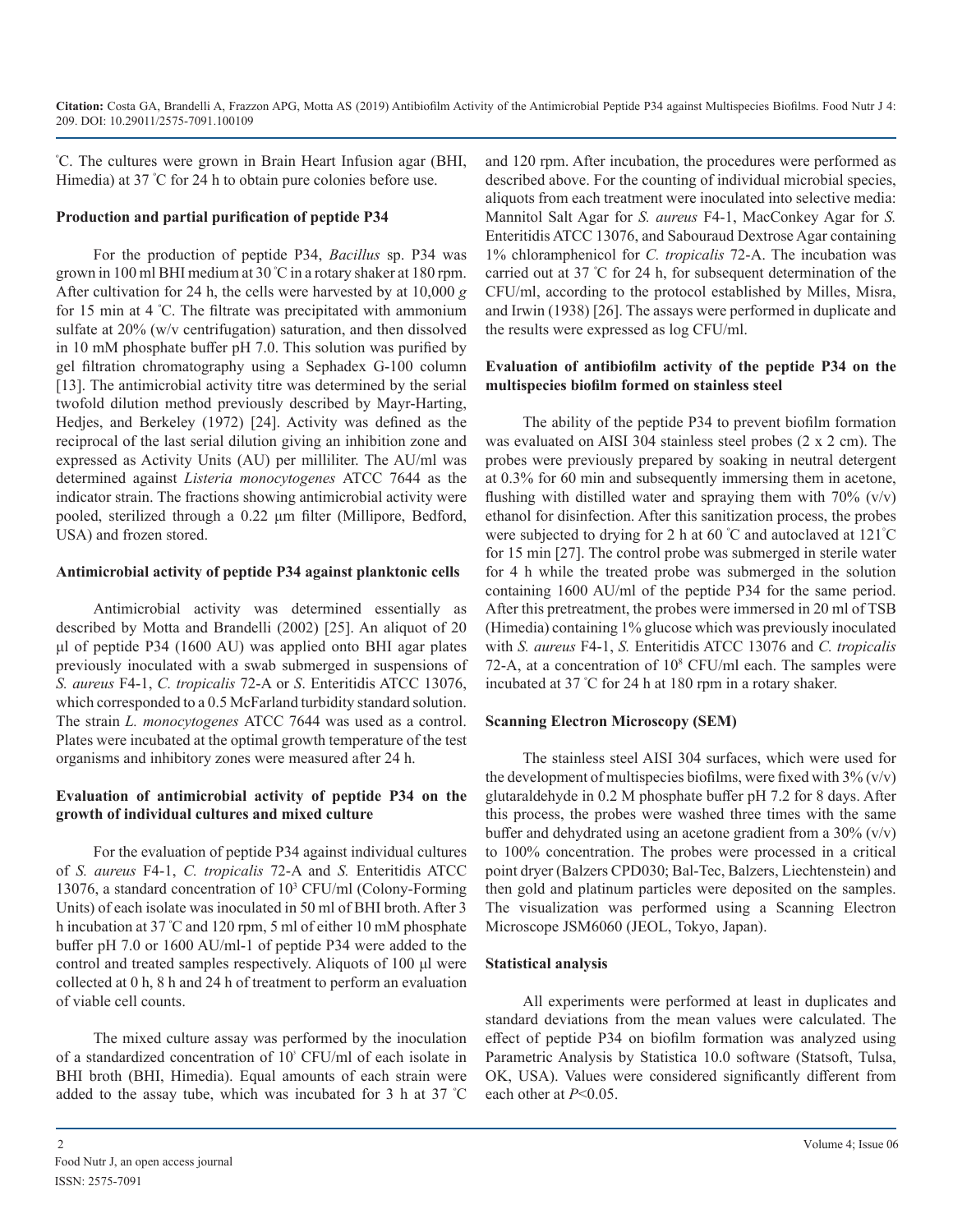# **Results and Discussion**

#### **Antimicrobial activity against planktonic cells**

In the present study, cultures of *S. aureus* F4-1, *S.* Enteritidis ATCC 13076 and *C. tropicalis* 72-A were evaluated in planktonic and sessile conditions, as multispecies biofilms, in the absence and in the presence of the peptide P34. Only the *S. aureus* F4-1 strain showed an inhibition zone of 13.0 mm, while other strains were not sensitive to peptide P34 (data not shown). The indicator strain *L. monocytogenes* ATCC 7644, which was used as a positive control, presented an inhibition zone of 13.6 mm.

The behavior of microbial cells in planktonic form is distinct from their behavior in sessile form, whether in monospecies or multispecies biofilms. In recent years, many studies have been performed with a focus on the complexity of microbial interactions in heterogeneous biofilms, in order to understand the consequences of the associations between different microorganisms [7,28]. Although the mechanism of action of this substance is not fully understood, its potential has been tested against a variety of microbial species [13]. The authors reported no antimicrobial activity against isolates of *S. aureus*, *S.* Enteritidis ATCC 13076 and *Candida* sp. This discrepancy of results for *S. aureus* may be due to peptide concentration, composition of culture media, concentration of indicator culture, or the peculiar phenotypic and genotypic characteristics of each microorganism [25,29]. According to Otto (2012) [30] the proportion of teichoic acids

present in the cell wall of *Staphylococcus* sp. seems to be involved in the bacterial adhesion process and the susceptibility to different antimicrobial peptides. The planktonic cells are important for the dissemination of pathogenic microorganisms, which can adhere to and colonize new environments [5,31].

#### **The effect of peptide P34 on the growth of individual and mixed cultures**

The analysis of individual cultures, with the addition of the peptide P34, demonstrated that only *S. aureus* F4-1 suffered a bacteriostatic effect at 8 h of culture, the moment at which the control sample count was 7.81 log CFU/ml and the treated sample count was 4.20 log CFU/ml (Table 1). The statistical analysis indicated a growth difference between the two conditions tested (*P*<0.05). After 8 h of incubation, an increase in cell growth was verified, and at the end of 24 h no differences in the cell population were verified among the samples. The peptide P34 caused no effect on the cultures of *S.* Enteritidis ATCC 13076 and *C. tropicalis* 72-A (Table 1). This behavior was similar to that observed in agar diffusion tests. Antimicrobial peptides, such as those evaluated in this study, can have bactericidal or bacteriostatic effects. The mentioned effects have been attributed to the concentration and the degree of purity of the antimicrobial peptide, as well as the concentration of the target cell. In many cases, these molecules present such effects on a narrow spectrum of bacteria [32-34]. Lisboa, Bonatto, Bizani, Henriques, and Brandelli (2006) [29] evaluated an antimicrobial peptide produced

| Time (h)     | Control<br>$(\log CFU/ml)$ | Sample with peptide P34 (log CFU/ml) |
|--------------|----------------------------|--------------------------------------|
| $\mathbf{0}$ | $3.60 + 0.06a$             | $3.59 + 0.01a$                       |
| 8            | $5.74 + 0.03a$             | $5.55 + 0.04a$                       |
| 24           | $7.36 + 0.03a$             | $6.62 + 0.05a$                       |
| $\mathbf{0}$ | $3.11 + 0.02a$             | $3.15 + 0.02a$                       |
| 8            | $7.81 + 0.04a$             | $4.20 + 0.04b$                       |
| 24           | $9.07 + 0.02a$             | $8.36 + 0.12a$                       |
| $\mathbf{0}$ | $3.10 + 0.08a$             | $3.00 + 0.01a$                       |
| 8            | $7.76 + 0.06a$             | $6.70 + 0.04a$                       |
| 24           | $9.07 + 0.11a$             | $8.75 + 0.08a$                       |
|              |                            |                                      |

\*Averages followed by the same letter in the same row do not differ by the Parametric Analysis at 5% significance (P>0.05).

**Table 1:** Growth of *S. aureus* F4-1, *S.* Enteritidis ATCC 13076 and *C. tropicalis* 72-A, individually evaluated with peptide P34 during 24 h.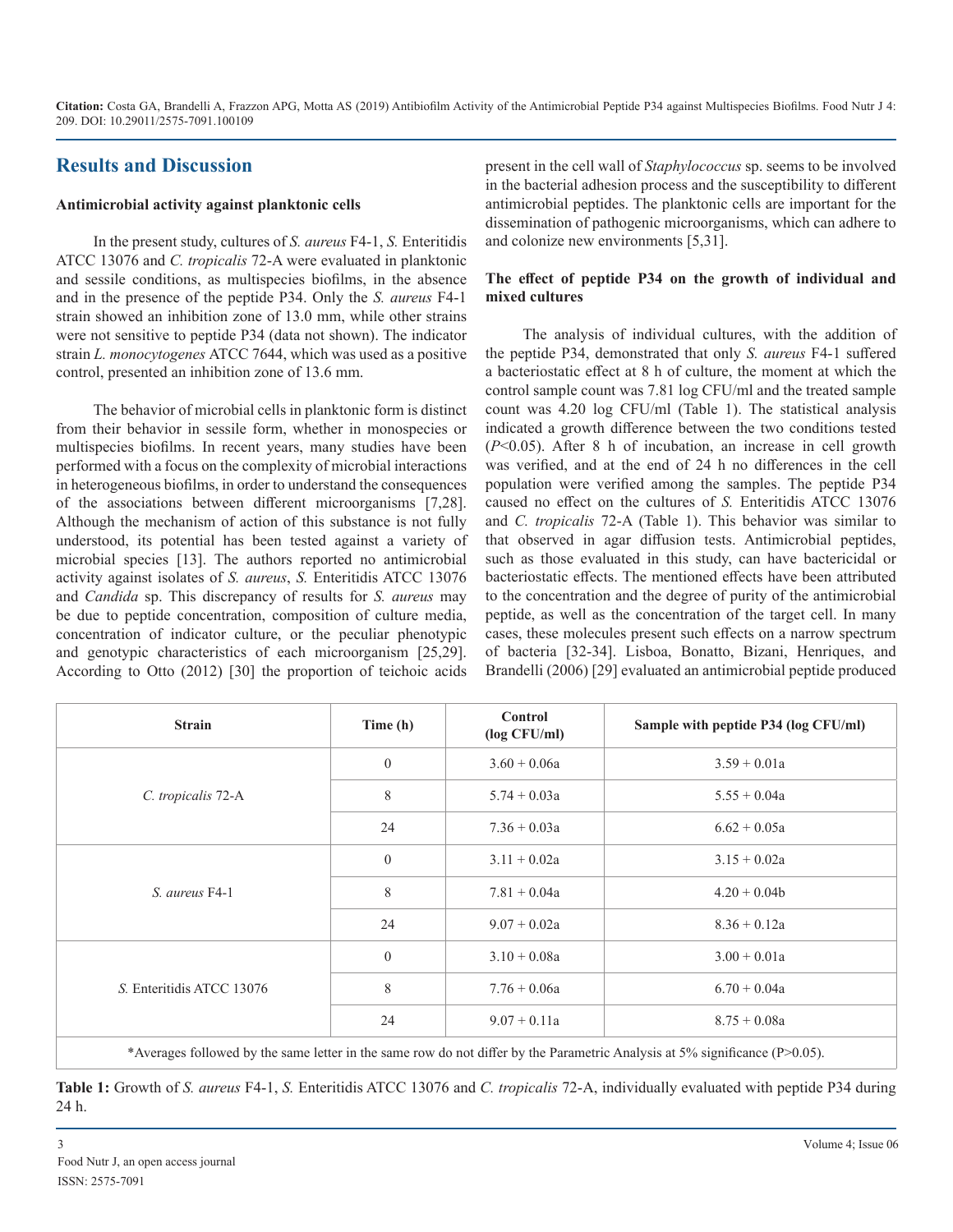by *B. amyloliquefaciens* and observed a bacteriostatic effect on planktonic cells of *L. monocytogenes*. Deng, Su, and Zhang (2011) [35], while using the peptide subticin 112 against *S. aureus* CVCC 1885, also reported a bacteriostatic effect. The peptide P34 did not influence the development of planktonic cells of *S.* Enteritidis ATCC 13076 and *C. tropicalis* 72-A. Gram-positive bacteria are the main targets of this peptide, which acts against Gram-negative bacteria in the presence of EDTA [15]. Generally, the resistance to antimicrobial peptides presented by most *Salmonella* spp. is primarily due to the presence of an external membrane [36,37]. The cell reduces the external membrane fluidity, which in turn causes an increase in hydrophobic interactions [38]. Therefore, the hydrophobicity generated decreases the possibility of the inclusion of the antimicrobial peptide, and consequently the reduction of pore formation in the membrane, resulting in resistance to the antimicrobial substance. In agreement with our study, other authors have reported that *Candida* spp. are not susceptible to these kinds of antimicrobial peptides [13,29,39]. It is suggested that the differences in the lipid composition of the yeast membrane may be related to the ineffectiveness of the peptides against eukaryotic microorganisms [40].

In the evaluation of mixed culture, with or without the addition of the peptide P34, it was observed that in a period of 24 h, the development of *S.* Enteritidis ATCC 13076 was superior when compared to *S. aureus* F4-1 and *C. tropicalis* 72-A (Table 2). No significant differences in cell counts were observed when the strains were cultivated simultaneously in the presence of peptide

P34. The coexistence of different microbial species in the same environment favors synergistic interactions that influence their distribution in such milieu. These multispecies interactions may affect the cell physiology, functionality and virulence [7,10,41]. The ineffectiveness of different antimicrobial compounds in controlling multispecies cultures has been reported [10,42,43]. However, there is a lack of reports about the effects of antimicrobial peptides on mixed cultures. In the present study, the peptide P34 did not influence the development of the mixed culture. Nevertheless, a decreased growth rate in *S. aureus* F4-1 was recorded, resulting in the smallest amount of viable cells. Similar to our study, when Waili, Al- Ghamdi, Ansari, Al-Attal, and Salon (2012) [42] evaluated synergism in multispecies culture of *S. aureus*, *E. coli*  and *C. albicans*, they also noted a small reduction in the growth of the isolates. This reduction was speculated to be the result of competition among the isolates for a limited amount of nutrients.

#### **Scanning electron microscopy**

The use of antimicrobial peptides has been proved to be an interesting approach to prevent microbial adhesion to surfaces [8,44,45]. The scanning electron microscopy evidenced a change in the arrangement of microbial cells which adhered to the surface when compared to the control sample and the sample treated with the peptide P34 (Figure 1). Isolated cells of *S*. Enteritidis were observed in both samples, suggesting that bacterial adhesion failure was not influenced by other microbial species.

| <b>Strain</b>             | Time (h)       | Control<br>$(\log CFU/ml)$ | Sample with peptide P34<br>$(\log CFU/ml)$ |
|---------------------------|----------------|----------------------------|--------------------------------------------|
| C. tropicalis 72-A        | $\overline{0}$ | $3.08 + 0.12a$             | $3.05 + 0.07a$                             |
|                           | 8              | $4.75 + 0.02a$             | $4.77 + 0.02a$                             |
|                           | 24             | $6.61 + 0.06a$             | $6.59 + 0.04a$                             |
| S. aureus F4-1            | $\overline{0}$ | $3.49 + 0.07a$             | $3.44 + 0.07a$                             |
|                           | 8              | $4.64 + 0.04a$             | $5.31 + 0.06a$                             |
|                           | 24             | $6.71 + 0.04a$             | $6.70 + 0.12a$                             |
| S. Enteritidis ATCC 13076 | $\mathbf{0}$   | $3.23 + 0.04a$             | $3.26 + 0.01a$                             |
|                           | 8              | $7.51 + 0.06a$             | $6.80 + 0.03a$                             |
|                           | 24             | $9.14 + 0.04a$             | $8.75 + 0.05a$                             |

\*Averages followed by the same letter in the same row do not differ by the Parametric Analysis at 5% significance (*P>*0.05).

**Table 2:** Effect of the peptide P34 on mixed culture with *S. aureus* F4-1, *S.* Enteritidis ATCC 13076 e *C. tropicalis* 72-A, in BHI broth at 37 º C during 24 h.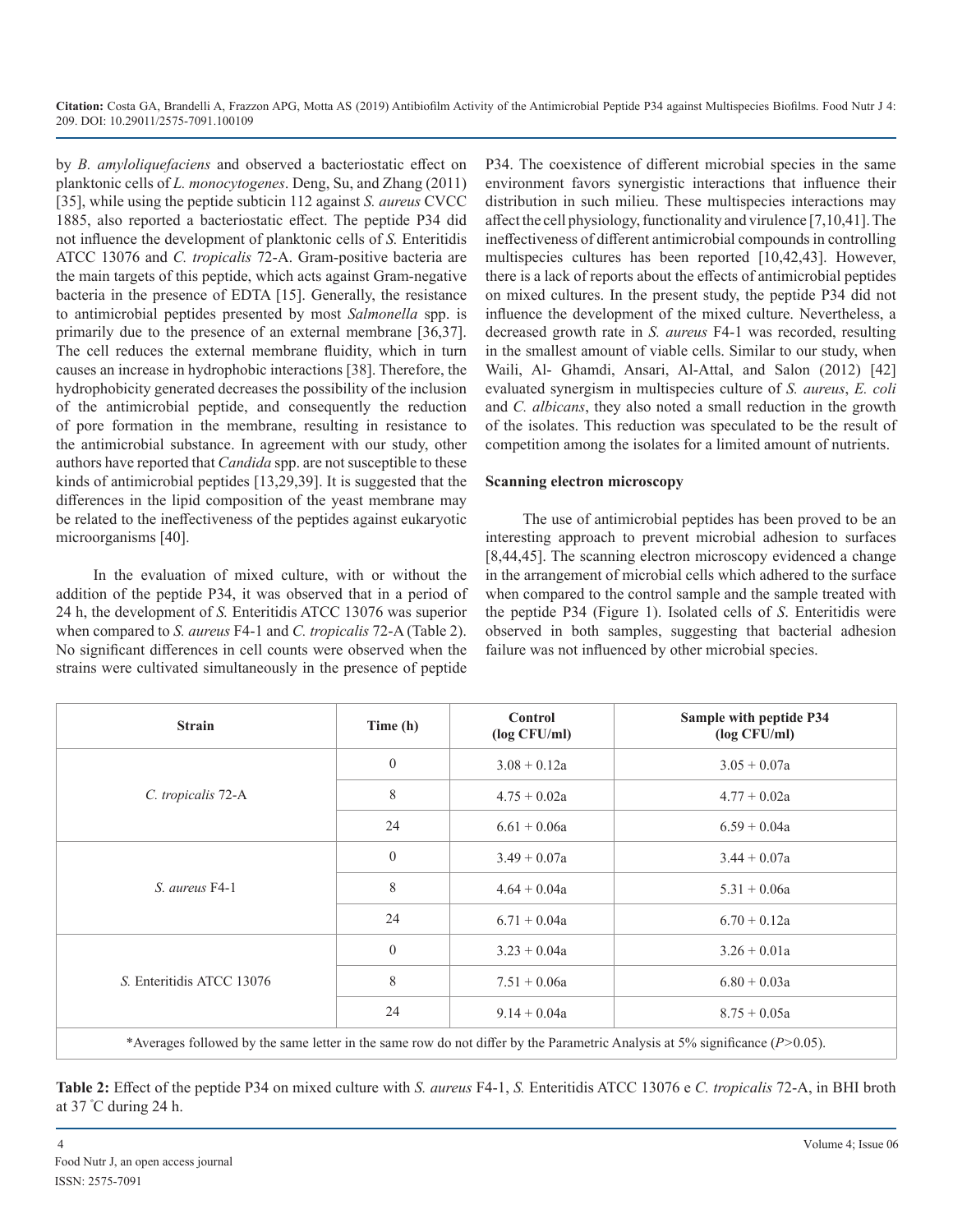

**Figure 1:** Images of Scanning Electron Microscopy (SEM) of multispecies biofilm with o *S. aureus* F4-1*, S.* Enteritidis ATCC 13076 e *C. tropicalis* 72-A formed on stainless steel surface positive control (a); surface treated with BLS P34 showing smaller *C. tropicalis* 72-A population (b).

An irregular biofilm was observed in the control sample, without large cell agglomerations and with a prevalence of yeast cells (Figure 1 (a)). However, in the treated sample, the use of peptide P34 reduced the population of yeast cells when compared to the control sample (Figure 1 (b)). Furthermore, there was a [change in the arrangement of](https://www.ncbi.nlm.nih.gov/pubmed/23635385) *S. aureus* cells which adhered to the surface: larger cell agglomerations appeared in the treated sample [when compared to the control sample \(Figure 1 \(a\) and \(b\)\).](https://www.sciencedirect.com/science/article/pii/S0956713512006536)

The SEM images confirm the ability of *S. aureus* F4-1 and *C. tropicalis* 72-A to adhere to and from biofilm on stainless steel. Although there are several studies about the interaction between *C. albicans* with *S. aureus* [46-49], *C. tropicalis* species have not been studied in multispecies biofilms. *S. aureus* and *C. albicans* are commonly found together in different types of infections, showing [increased resistance when they infect the host \[46,47\]. It has been](https://www.ncbi.nlm.nih.gov/pubmed/22918893)  suggested that this behavior can be mediated by protein filaments of *Candida* sp., as described by Peters et al. (2010) and Peters [et al. \(2012\) \[6,48\]. The presence of peptide P34 on the stainless](https://www.ncbi.nlm.nih.gov/pubmed/24440178)  steel surface decreased the adhesion of *C. tropicalis* 72-A cells. It is possible that the peptide formed a film that somehow interacted [with the yeast cell surface and decreased its adhesion. Some](https://www.ncbi.nlm.nih.gov/pubmed/21310597)  antimicrobial molecules can reduce the surface hydrophobicity, and therefore, reduce cellular adhesion. This characteristic suggests a [potential application in the destabilisation of the biofilm \[10\].](https://onlinelibrary.wiley.com/doi/full/10.1111/j.1541-4337.2011.00179.x)

The adherence of *S. aureus* F4-1 was not influenced. According to [50], *S. aureus* is able to produce proteins and secrete enzymes that perform modifications on the cell surface and ensure the resistance against action of antimicrobial peptides. It was also [possible to note surface irregularities in the stainless steel \(Figure](https://www.ncbi.nlm.nih.gov/pubmed/16979315)  1 (b)) that probably hamper the efficiency of the cleaning process, serving as a source of substrate accumulation and therefore [favoring the adhesion of cells and biofilm formation.](https://www.sciencedirect.com/science/article/abs/pii/S0924224407000362)

# **Conclusion**

In summary, the results of this study demonstrate that the peptide P34 presents bacteriostatic potential on planktonic cells of *S. aureus* F4-1. However, it does not interfere in the development of *S*. Enteritidis and *C. tropicalis* in mixed culture. Besides this, it was observed that the stainless steel surface treated with peptide P34 showed a change in the distribution and architecture of C. *tropicalis* 72-A cells, suggesting a potential anti-adhesive action.

# A**cknowledgements**

This work was supported by the Conselho Nacional de Desenvolvimento Científico e Tecnológico (CNPq, Brazil).

#### **References**

- 1. [Janssens JCA, Steenackers H, Robijns S, Gellens E, Levin J, et al.](https://aem.asm.org/content/74/21/6639) [\(2008\) Brominated furanones inhibit biofilm formation by](https://aem.asm.org/content/74/21/6639) *Salmonella enterica* [serovar Typhimurium. Applied and Environmental Microbiolog](https://aem.asm.org/content/74/21/6639)y [74: 6639-6648.](https://aem.asm.org/content/74/21/6639)
- 2. [Bjarnsholt T \(2013\) The role of bacterial biofilms in chronic infections.](https://www.ncbi.nlm.nih.gov/pubmed/23635385)  *APMIS* Supplementoum 121: 1-5.
- 3. [Srey S, Jahid IK, Ha SD \(2013\) Biofilm formation in food industries: A](https://www.sciencedirect.com/science/article/pii/S0956713512006536) food safety concern. Food Control 31: 572-585.
- 4. [Simões M, Simões LC, Machado I, Pereira MO, Vieira MJ \(2006\)](https://www.sciencedirect.com/science/article/pii/S0960308506705582)  [Control of flow-generated biofilms using surfactants - evidence of](https://www.sciencedirect.com/science/article/pii/S0960308506705582)  [resistance and recovery. Food Bioproducts Processing 84: 338-345](https://www.sciencedirect.com/science/article/pii/S0960308506705582).
- 5. [Simões M, Simões LC, Vieira MJ \(2010\) Review of current and](https://www.deepdyve.com/lp/elsevier/a-review-of-current-and-emergent-biofilm-control-strategies-7aZ5zWz6IS)  emergent biofilm control strategies. LWT - Food Science Technology 43: [573-583](https://www.deepdyve.com/lp/elsevier/a-review-of-current-and-emergent-biofilm-control-strategies-7aZ5zWz6IS).
- 6. [Peters BM, Ovchinnikova ES, Krom BP, Schlecht LM, Zhou H, et al.](https://www.ncbi.nlm.nih.gov/pubmed/22918893)  (2012) *Staphylococcus aureus* adherence to *Candida albicans* hyphae [is mediated by the hyphal adhesin Als3p. Microbiology 158:](https://www.ncbi.nlm.nih.gov/pubmed/22918893) 2975- [2986.](https://www.ncbi.nlm.nih.gov/pubmed/22918893)
- 7. [Burmølle M, Ren D, Bjarnsholt T, Sørensen SJ \(2014\) Interactions in](https://www.ncbi.nlm.nih.gov/pubmed/24440178)  multispecies biofilms: do they actually matter?. Trends Microbiology [22: 84-91.](https://www.ncbi.nlm.nih.gov/pubmed/24440178)
- 8. [Héquet A, Humblot V, Berjeaud JM, Pradier CM \(2011\) Optimized](https://www.ncbi.nlm.nih.gov/pubmed/21310597)  grafting of antimicrobial peptides on stainless steel surface and biofilm [resistance tests. Colloids Surfaces B: Biointerface 84:](https://www.ncbi.nlm.nih.gov/pubmed/21310597) 301-309.
- 9. [Espitia PJP, Soares NFF, Coimbra JSR, Andrade NJ, Cruz RS, et al.](https://onlinelibrary.wiley.com/doi/full/10.1111/j.1541-4337.2011.00179.x)  (2012) Bioactive Peptides: Synthesis, properties, and applications in [the packaging and preservation of food. Comprehensive Reviews in](https://onlinelibrary.wiley.com/doi/full/10.1111/j.1541-4337.2011.00179.x)  [Food Science and Food Safety 11: 187-204](https://onlinelibrary.wiley.com/doi/full/10.1111/j.1541-4337.2011.00179.x).
- 10. [Gomes MZV, Nitschke M \(2012\) Evaluation of rhamnolipid and surfact](https://www.sciencedirect.com/science/article/pii/S095671351100507X)in [to reduce the adhesion and remove biofilms of individual and mixed](https://www.sciencedirect.com/science/article/pii/S095671351100507X)  [cultures of food pathogenic bacteria. Food Control 25:](https://www.sciencedirect.com/science/article/pii/S095671351100507X) 441-447.
- 11. [Van Hamme JD, Singh A, Ward OP \(2006\) Physiological aspects Part](https://www.ncbi.nlm.nih.gov/pubmed/16979315)  1 in a series of papers devoted to surfactants in microbiology and [biotechnology. Biotechnology Advances 24:](https://www.ncbi.nlm.nih.gov/pubmed/16979315) 604-620.
- 12. [Nitschke M, Costa SGVAO \(2007\) Biosurfactants in food industry.](https://www.sciencedirect.com/science/article/abs/pii/S0924224407000362)  Trends in Food Science Technology 18: 252-259.
- 13. [Motta AS, Cannavan FS, Tsai SM, Brandelli A \(2007a\) Characterizatio](https://www.ncbi.nlm.nih.gov/pubmed/17534601)n [of a broad range antibacterial substance from a new](https://www.ncbi.nlm.nih.gov/pubmed/17534601) *Bacillus* species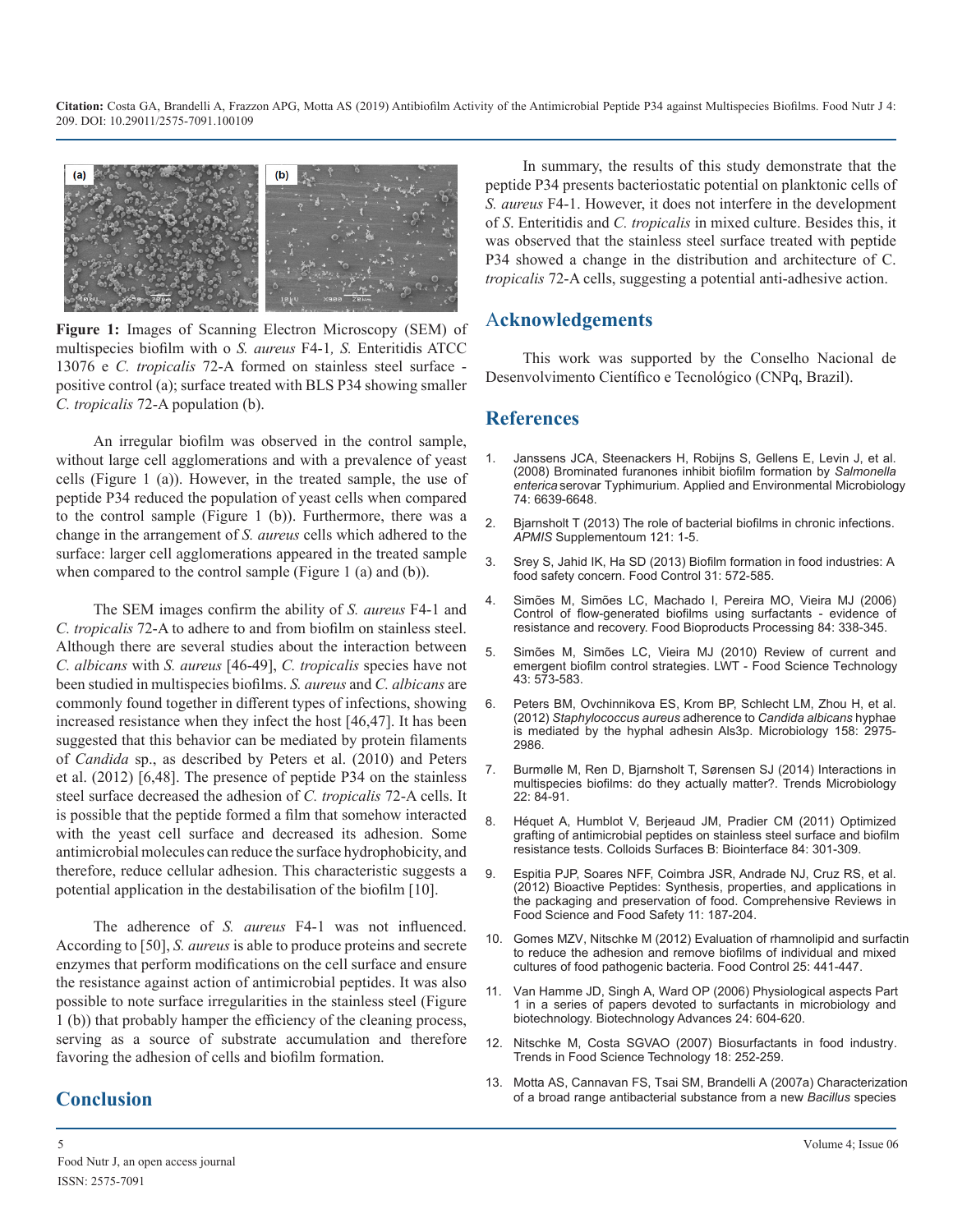[isolated from Amazon basin. Archives Microbiology 188: 367-375](https://www.ncbi.nlm.nih.gov/pubmed/17534601).

- 14. [Motta AS, Lorenzini DM, Brandelli A \(2007b\) Purification and partial](https://www.ncbi.nlm.nih.gov/pubmed/17334845)  characterization of an antimicrobial peptide produced by a novel *Bacillus* sp*.* [isolated from the Amazon Basin. Current Microbiology 54:](https://www.ncbi.nlm.nih.gov/pubmed/17334845)  [282-286.](https://www.ncbi.nlm.nih.gov/pubmed/17334845)
- 15. [Motta AS1, Flores FS, Souto AA, Brandelli A \(2008\) Antibacterial](https://www.ncbi.nlm.nih.gov/pubmed/17906937)  activity of a bacteriocin-like substance produced by *Bacillus* sp. P34 [that targets the bacterial cell envelope. Antonie Van Leeuwenhoek 93:](https://www.ncbi.nlm.nih.gov/pubmed/17906937)  [275-284](https://www.ncbi.nlm.nih.gov/pubmed/17906937).
- 16. [Silva DS, Castro CC, Silva FS, Sant'anna V, Vargas GD, et al. \(2014\)](https://www.ncbi.nlm.nih.gov/pmc/articles/PMC4204951/)  Antiviral activity of a *Bacillus* sp. P34 peptide against pathogenic [viroses of domestic animals. Brazilian Journal of Microbiology 45:](https://www.ncbi.nlm.nih.gov/pmc/articles/PMC4204951/)  [1089-1094.](https://www.ncbi.nlm.nih.gov/pmc/articles/PMC4204951/)
- 17. [Castro CC, Silva DS, Costa GA, Fischer G, Vargas GD, et al.](http://www.scielo.br/scielo.php?script=sci_arttext&pid=S0103-84782017000600451)  (2017) Activity of the antimicrobial peptide P34 against bovine [alphaherpesvirus type 1. Ciência Rural 47: 01-06](http://www.scielo.br/scielo.php?script=sci_arttext&pid=S0103-84782017000600451).
- 18. [Silva DS, Castro CC, Silva FS, Soares MP, Vargas GD, et al. \(2017\)](http://www.scielo.br/scielo.php?script=sci_arttext&pid=S0102-09352017000300535)  Inhibition of equine arteritis virus by an antimicrobial peptide produced [by Bacillus sp. P34. Arquivo Brasileiro de Medicina Veterinária e](http://www.scielo.br/scielo.php?script=sci_arttext&pid=S0102-09352017000300535) [Zootecnia 69: 535-542](http://www.scielo.br/scielo.php?script=sci_arttext&pid=S0102-09352017000300535).
- 19. [Costa GA, Rossato FCP, Medeiros AW, Correa APF, Brandelli A,](http://www.scielo.br/scielo.php?pid=S0001-37652018000100073&script=sci_abstract) et al. (2018) Evaluation antibacterial and antibiofilm activity of the [antimicrobial peptide P34 against](http://www.scielo.br/scielo.php?pid=S0001-37652018000100073&script=sci_abstract) *Staphylococcus aureus* and *Enterococcus faecalis*[. Anais da Academia Brasileira de Ciências 90:](http://www.scielo.br/scielo.php?pid=S0001-37652018000100073&script=sci_abstract) [73-84.](http://www.scielo.br/scielo.php?pid=S0001-37652018000100073&script=sci_abstract)
- 20. [Vaucher RA, Motta AS, Brandelli A \(2010\) Evaluation or the](https://onlinelibrary.wiley.com/doi/abs/10.1042/CBI20090025) *in vitro* [cytotoxicity of the antimicrobial peptide P34. Cell Biology International](https://onlinelibrary.wiley.com/doi/abs/10.1042/CBI20090025)  [34: 317-323.](https://onlinelibrary.wiley.com/doi/abs/10.1042/CBI20090025)
- 21. [Pinto JB, Rossatto FCP, Martins PD, Frazzon APG \(2014\) Genetic](https://link.springer.com/article/10.1007/s13213-014-1031-8)  relationships and virulence factors in *Staphylococcus aureus* isolated [from raw poultry in South Brazil. Annals Microbiology 65:](https://link.springer.com/article/10.1007/s13213-014-1031-8) 1933-1940.
- 22. [Bergamo VZ, Donato RK, Dalla Lana DF, Donato KJ, Ortega GG, et](https://www.ncbi.nlm.nih.gov/pubmed/25294047)  al. (2014) Imidazolium salts as antifungal agents: strong antibiofilm [activity against multidrug-resistant](https://www.ncbi.nlm.nih.gov/pubmed/25294047) *Candida tropicalis* isolates. Letters [in Applied Microbiology 60: 66-71](https://www.ncbi.nlm.nih.gov/pubmed/25294047).
- 23. [Martins PD, De Almeida TT, Basso AP, De Moura TM, Frazzon J, et](https://www.liebertpub.com/doi/abs/10.1089/fpd.2013.1492)  al. (2013) Coagulase-positive *staphylococci* isolated from chicken [meat: pathogenic potential and vancomycin resistance. Foodborne](https://www.liebertpub.com/doi/abs/10.1089/fpd.2013.1492)  [Pathogens and Disease 10: 771-776](https://www.liebertpub.com/doi/abs/10.1089/fpd.2013.1492).
- 24. [Mayr-Harting A, Hedjes AJ, Berkeley CW \(1972\) Methods for studying](https://www.sciencedirect.com/science/article/pii/S0580951708706184)  bacteriocins. In: Norris JB, Ribbons D. Methods Microbiology 7: 315- [412.](https://www.sciencedirect.com/science/article/pii/S0580951708706184)
- 25. [Motta AS, Brandelli A \(2002\) Characterization of an antibacterial](https://www.ncbi.nlm.nih.gov/pubmed/11849329)  peptide produced by *Brevibacterium linens*. Journal of Applied [Microbiology 92: 63-71](https://www.ncbi.nlm.nih.gov/pubmed/11849329).
- 26. [Milles AAL, Misra SS, Irwin JO \(1938\) The estimation of bacterial](https://www.ncbi.nlm.nih.gov/pmc/articles/PMC2199673/)  power of blood. Journal of Hygine (Lond) 38: 732-749.
- 27. [Rossoni EM, Gaylarde CC \(2000\) Comparison of sodium hypochlorite](https://www.ncbi.nlm.nih.gov/pubmed/11028962)  and peracetic acid as sanitizing agents for stainless steel food [processing surfaces using epifluorescence microscopy. Internetional](https://www.ncbi.nlm.nih.gov/pubmed/11028962)  [Journal of Food Microbiol 61: 81-85](https://www.ncbi.nlm.nih.gov/pubmed/11028962).
- 28. [Zhang W, Sileika T, Packman AI \(2013\) Effects of fluid flow conditions](https://academic.oup.com/femsec/article/84/2/344/478595)  on interactions between species in biofilms. FEMS Microbiology

[Ecology 84: 344-354](https://academic.oup.com/femsec/article/84/2/344/478595).

- 29. [Lisboa MP, Bonatto D, Bizani D, Henriques JA, Brandelli A \(2006\)](https://www.ncbi.nlm.nih.gov/pubmed/16835841)  [Characterization of a bacteriocin-like substance produced by](https://www.ncbi.nlm.nih.gov/pubmed/17334845)  *Bacillus amyloliquefaciens* [isolated from the Brazilian Atlantic forest.](https://www.ncbi.nlm.nih.gov/pubmed/16835841) [International Microbiology 9: 111-118](https://www.ncbi.nlm.nih.gov/pubmed/16835841).
- 30. [OTTO M \(2012\) Molecular basis of](https://www.ncbi.nlm.nih.gov/pubmed/22095240) *Staphylococcus epidermidis*  [infections. Seminars in Immunopathology 34: 201-214](https://www.ncbi.nlm.nih.gov/pubmed/17906937).
- 31. [Van Houdt R, Michiels CW \(2010\) Biofilm formation and the food](https://www.ncbi.nlm.nih.gov/pubmed/20522145)  industry, a focus on the bacterial outer surfasse. Journal of Applied [Microbiology 109: 1117-1131](https://www.ncbi.nlm.nih.gov/pubmed/20522145).
- 32. [Nes IF, Yoon SS, Diep DB \(2007\) Ribosomally synthesiszed](http://agris.fao.org/agris-search/search.do?recordID=KR2008000168) antimicrobial peptides (bacteriocins) in lactic acid bacteria: A review[.](http://agris.fao.org/agris-search/search.do?recordID=KR2008000168)  [Food Science Biotechnology 16: 675-690](http://agris.fao.org/agris-search/search.do?recordID=KR2008000168).
- 33. [Balciunas EM, Martinez FAC, Todorov SD, Franco BDGM, Convertia](https://www.sciencedirect.com/science/article/pii/S0956713512006275) A, et al. (2013) Novel biotechnological applications of bacteriocins: [A](https://www.sciencedirect.com/science/article/pii/S0956713512006275)  [review. Food Control 32: 134-142](https://www.sciencedirect.com/science/article/pii/S0956713512006275).
- 34. [Güllüce M, Karaday M, Bariş Ö \(2013\) Bacteriocins: promising natura](https://www.semanticscholar.org/paper/Bacteriocins%3A-Promising-Natural-Antimicrobials-Gulluce/f30f03c4529ec9293a26538a1e525c6f2277fe2a)[l](http://www.scielo.br/scielo.php?script=sci_arttext&pid=S0102-09352017000300535)  antimicrobials. In: Méndez-Vilas A (ed,). Microbial Pathogens and [Strategies for Combat-ing them: Science, Technology and Education.](https://www.semanticscholar.org/paper/Bacteriocins%3A-Promising-Natural-Antimicrobials-Gulluce/f30f03c4529ec9293a26538a1e525c6f2277fe2a)  (2<sup>nd</sup> [edition\), Formatex Research Center Pg No: 1016-1027](https://www.semanticscholar.org/paper/Bacteriocins%3A-Promising-Natural-Antimicrobials-Gulluce/f30f03c4529ec9293a26538a1e525c6f2277fe2a).
- [35. Deng K, Su LF, Zhang RJ \(2011\) Bacteriostatic activity of bacteriocin](http://www.scielo.br/scielo.php?pid=S0001-37652018000100073&script=sci_abstract)  Subtilin112 against *Staphylococcus aureus* CVCC 1885 *in Vitro* and *in Vivo.* [Scientia Agricultura Sinica 44: 2830-2837](http://www.chinaagrisci.com/EN/10.3864/j.issn.0578-1752.2011.13.022).
- 36. [Chalón MC, Acuña L, Morero RD, Minahk CJ, Bellomio A](https://www.sciencedirect.com/science/article/abs/pii/S0963996911005187) (2012) [Membrane-active bacteriocins to control](https://www.sciencedirect.com/science/article/abs/pii/S0963996911005187) *Salmonella* in foods Are they [the definite hurdle?. Food Research International 45: 735-744](https://www.sciencedirect.com/science/article/abs/pii/S0963996911005187).
- 37. [Band VI, Weiss DS \(2015\) Mechanisms of antimicrobial peptide](https://www.ncbi.nlm.nih.gov/pubmed/25927010)  resistance in Gram-negative bacteria. Antibiotics 4: 18-41.
- 38. [Brogden KA \(2015\) Antimicrobial Peptides: Pore formers or metabolic](https://www.ncbi.nlm.nih.gov/pubmed/15703760) inhibitors in bacteria?. Nature Reviews Microbiology 3: 208-250.
- 39. [Khochamit N, Siripornadulsil S, Sukonb P, Siripornadulsil W \(2015\)](https://www.ncbi.nlm.nih.gov/pubmed/25440998) Antibacterial activity and genotypic-phenotypic characteristics of bacteriocin-producing *Bacillus subtilis* [KKU213: Potential as a probiotic](https://www.ncbi.nlm.nih.gov/pubmed/25440998)  [strain. Microbiological Research 170: 36-50](https://www.ncbi.nlm.nih.gov/pubmed/25440998).
- 40. [Pereira HA, Tsyshevskaya-Hoover I, Hinsley H, Logan S, Nguyen M,](https://www.ncbi.nlm.nih.gov/pubmed/19626550) et al. (2010) Candidacidal activity of synthetic peptides based on the [antimicrobial domain of the neutrophil-derived protein, CAP37. Medica](https://www.ncbi.nlm.nih.gov/pubmed/19626550)l [Mycology 48: 263-272](https://www.ncbi.nlm.nih.gov/pubmed/19626550).
- 41. [da Silva Fernandes M, Kabuki DY, Kuaye AY \(2015\) Behavior of](https://www.ncbi.nlm.nih.gov/pubmed/25655573) *Listeria monocytogenes* [in a multi-species biofilm with](https://www.ncbi.nlm.nih.gov/pubmed/25655573) *Enterococcus faecalis*  and *Enterococcus faecium* [and control through sanitation procedures.](https://www.ncbi.nlm.nih.gov/pubmed/25655573) [International Journal of Food Microbiology 200: 05-12](https://www.ncbi.nlm.nih.gov/pubmed/25655573).
- 42. [Waili NAL, Al- Ghamdi A, Ansari MJ, Al-Attal Y, Salom K \(2012\)](https://www.ncbi.nlm.nih.gov/pmc/articles/PMC3491439/) Synergistic effects of honey and propolis toward drug multi-resistant *[Staphylococcus aureus, Escherichia coli](https://www.ncbi.nlm.nih.gov/pmc/articles/PMC3491439/)* and *Candida albicans*  [isolates in single and polymicrobial cultures. International Journal of](https://www.ncbi.nlm.nih.gov/pmc/articles/PMC2199673/)  [Medical Sciences 9:](https://www.ncbi.nlm.nih.gov/pmc/articles/PMC3491439/) 793-800.
- 43. [Giaouris E, Chorianopoulos N, Doulgeraki A, Nychas GJ \(2013\) Co](https://www.ncbi.nlm.nih.gov/pubmed/24130873)culture with *Listeria monocytogenes* within a dual-species biofil[m](https://www.ncbi.nlm.nih.gov/pubmed/24130873)  [community strongly increases resistance of](https://www.ncbi.nlm.nih.gov/pubmed/24130873) *Pseudomonas putida* to [benzalkonium chloride. PLoS ONE 8: 77276](https://www.ncbi.nlm.nih.gov/pubmed/24130873).
- 44. [Blanco Massani M, Fernandez MR, Ariosti A, Eisenberg P, Vignolo G](https://www.ncbi.nlm.nih.gov/pubmed/19680851)